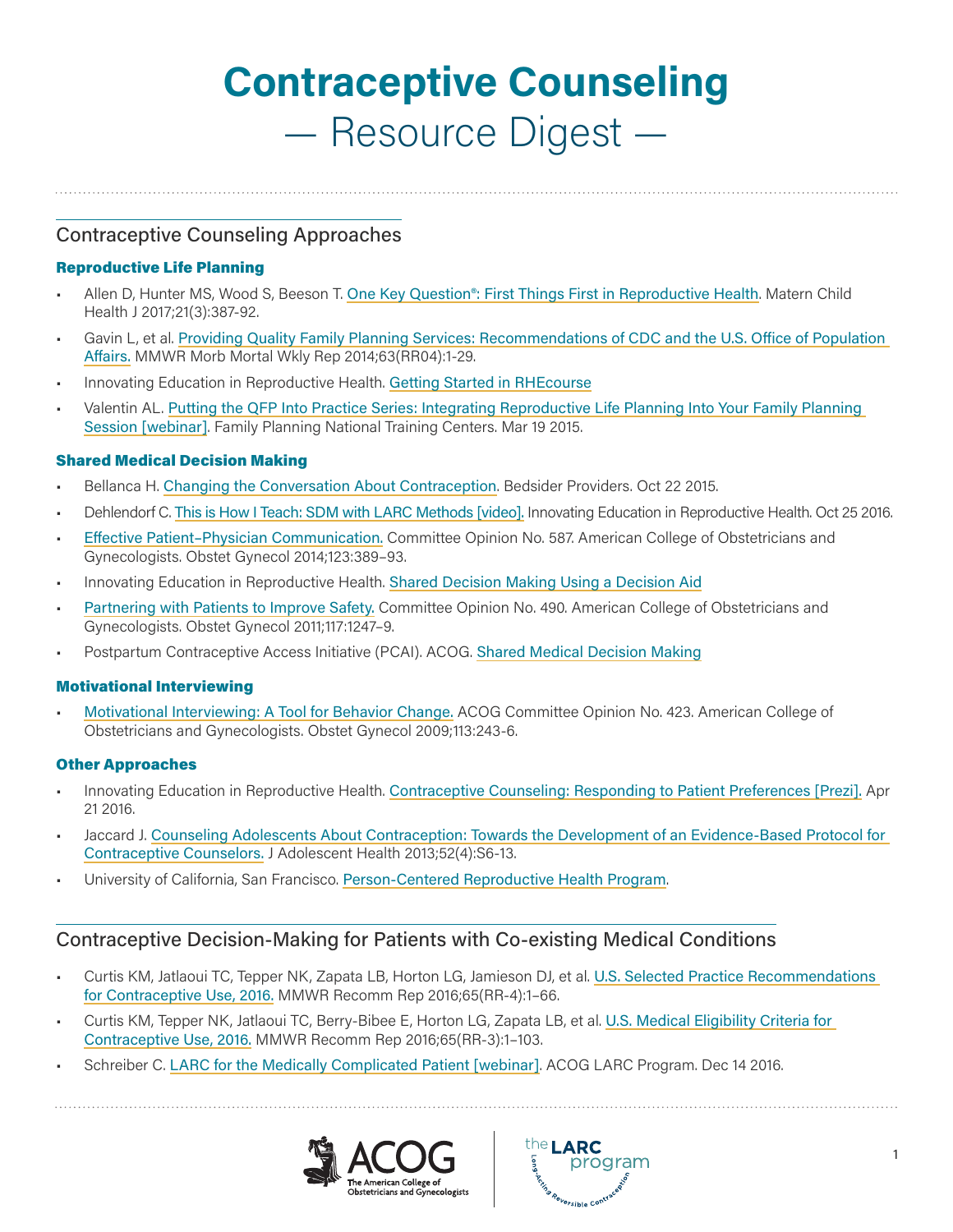## Contraceptive Counseling, Coercion, and Reproductive Justice

- [Adolescents and Long-Acting Reversible Contraception: Implants and Intrauterine Devices.](mailto:https://www.acog.org/clinical/clinical-guidance/committee-opinion/articles/2018/05/adolescents-and-long-acting-reversible-contraception-implants-and-intrauterine-devices?subject=) Committee Opinion No. 735. American College of Obstetricians and Gynecologists. Obstet Gynecol 2018;131:e130-9.
- Aiken ARA, Borrero S, Callegari LS, et al. [Rethinking the Pregnancy Planning Paradigm: Unintended Conceptions or](mailto:https://www.guttmacher.org/about/journals/psrh/2016/09/rethinking-pregnancy-planning-paradigm-unintended-conceptions-or?subject=)  [Unrepresentative Concepts?](mailto:https://www.guttmacher.org/about/journals/psrh/2016/09/rethinking-pregnancy-planning-paradigm-unintended-conceptions-or?subject=) Perspect Sex Repro H. 2016;48(3):147-51.
- Beyond the Pill. [An Ethical Framework for Providing Contraceptive Counseling \[Webinar\]](mailto:https://www.sbh4all.org/events/beyond-the-pill-webinar-series-part-iii-an-ethical-framework-for-providing-contraceptive-counseling/?subject=)
- Callegari LS, Aiken ARA, Dehlendorf C, Cason P, Borrero S. [Addressing Potential Pitfalls of Reproductive Life Planning](mailto:http://www.ajog.org/article/S0002-9378%2816%2930867-5/abstract?subject=)  [with Patient-Centered Counseling.](mailto:http://www.ajog.org/article/S0002-9378%2816%2930867-5/abstract?subject=) Am J Obstet Gynecol 2016.
- [Counseling Adolescents About Contraception.](mailto:https://www.acog.org/clinical/clinical-guidance/committee-opinion/articles/2017/08/counseling-adolescents-about-contraception?subject=) Committee Opinion No. 710. American College of Obstetricians and Gynecologists. Obstet Gynecol 2017;130:e74-80.
- Dehlendorf C. [Performance Measures for Contraceptive Care: What are We Actually Trying to Measure?](mailto:http://www.contraceptionjournal.org/article/S0010-7824%2815%2900045-1/abstract?subject=) Contraception 2015;91(6):433-7.
- Downey M, Arteaga S, Villasenor E, Gomez AM. [More than a Destination: Contraceptive Decision Making as a Journey.](mailto:https://www.whijournal.com/article/S1049-3867%2816%2930089-5/fulltext?subject=) Women's Health Issues, 2017;27-5:539-45.
- Gilliam M. Beyond Coercion: [Let Us Grapple with Bias](mailto:http://journals.lww.com/greenjournal/Fulltext/2015/11000/Beyond_Coercion__Let_Us_Grapple_With_Bias.1.aspx?subject=). Obstet Gynecol 2015;126(5):915-6.
- Gold R. [Guarding Against Coercion While Ensuring Access: A Delicate Balance.](mailto:https://www.guttmacher.org/about/gpr/2014/09/guarding-against-coercion-while-ensuring-access-delicate-balance?subject=) Guttmacher Policy Review 2014;17(3).
- Gomez AM, Fuentes L, Allina A. [Women or LARC First? Reproductive Autonomy and the Promotion of Long-Acting](mailto:https://www.guttmacher.org/about/journals/psrh/2014/05/women-or-larc-first-reproductive-autonomy-and-promotion-long-acting?subject=)  [Reversible Contraceptive Methods](mailto:https://www.guttmacher.org/about/journals/psrh/2014/05/women-or-larc-first-reproductive-autonomy-and-promotion-long-acting?subject=). Perspect Sex Repro H 2014;46(3):171-5.
- Gubrium AC, Mann ES, Borrero S, Dehlendorf C, et al. [Realizing Reproductive Health Equity Needs More Than Long-](mailto:http://ajph.aphapublications.org/doi/abs/10.2105/AJPH.2015.302900?subject=)[Acting Reversible Contraception \(LARC\)](mailto:http://ajph.aphapublications.org/doi/abs/10.2105/AJPH.2015.302900?subject=). Am J Public Health 2016;106(1):18-9.
- [Patient-Centered Contraceptive Counseling.](https://www.acog.org/clinical/clinical-guidance/committee-statement/articles/2022/02/patient-centered-contraceptive-counseling) Committee Statement No. 1. American College of Obstetricians and Gynecologists. Obstet Gynecol 2022;139(2):350-353
- Reproductive Health Access Project. [Contraceptive Pearl: Contraceptive Counseling Through the Lens of Reproductive Justice](mailto:https://www.reproductiveaccess.org/resource/contraceptive-pearl-contraceptive-counseling-through-the-lens-of-reproductive-justice/?subject=)
- SisterSong. [Reproductive Justice](mailto:https://www.sistersong.net/reproductive-justice?subject=)

# Practice Resources and Patient Education Materials

- [ACOG LARC Program Help Desk](mailto:https://acoglarc.freshdesk.com/en/support/home?subject=): The ACOG LARC Program Help Desk contains a page of resources that can be accessed and downloaded free of charge, including ACOG guidance and patient education materials.
- [Bedsider](mailto:http://www.bedsider.org?subject=): Bedsider is an online birth control support network operated by Power to Decide: the campaign to prevent unplanned pregnancy. The Bedsider Method Explorer is an interactive visual tool that uses filters to help users find contraceptive methods that best fit their needs, or users can compare features of all contraception side-by-side. Clinicians can also visit the Bedsider Providers website to order patient education materials, register as a LARC provider on the LARC Locator, and access other digital tools.
- Bevond the Pill: [Beyond the Pill](mailto:http://www.beyondthepill.ucsf.edu/tools-materials?subject=) is a program of the Bixby Center for Global Reproductive Health at the University of California, San Francisco (UCSF) that partnered with Bedsider to create patient education tools in both English and Spanish that include contraceptive counseling charts, posters, brochures, and videos, which can be digitally downloaded or ordered online. Clinic and provider tools are also available for front desk staff, counselors, clinicians, and billing experts to help integrate LARC into practice.
- [CAI-CHOICE Contraceptive Action Plan](mailto:http://www.contraceptiveactionplan.org?subject=): The CAI-CHOICE Contraceptive Action Plan enhances contraceptive services in health care practices. CAP provides e-learning courses, technical assistance, and downloadable resources to help health care providers and staff to provide quality client-centered contraceptive services.
- [CDC](mailto:https://www.cdc.gov/reproductivehealth/contraception/index.htm?subject=): The Centers for Disease Control and Prevention (CDC) provides tools to help clinicians discuss the effectiveness of contraception methods and the importance of STI prevention with their patients.
- [Center for Young Women's Health](mailto:https://youngwomenshealth.org/2014/02/27/contraception/?subject=): The Center for Young Women's Health provides tools to teens, parents, and providers on health and development, including sexual health and contraception.